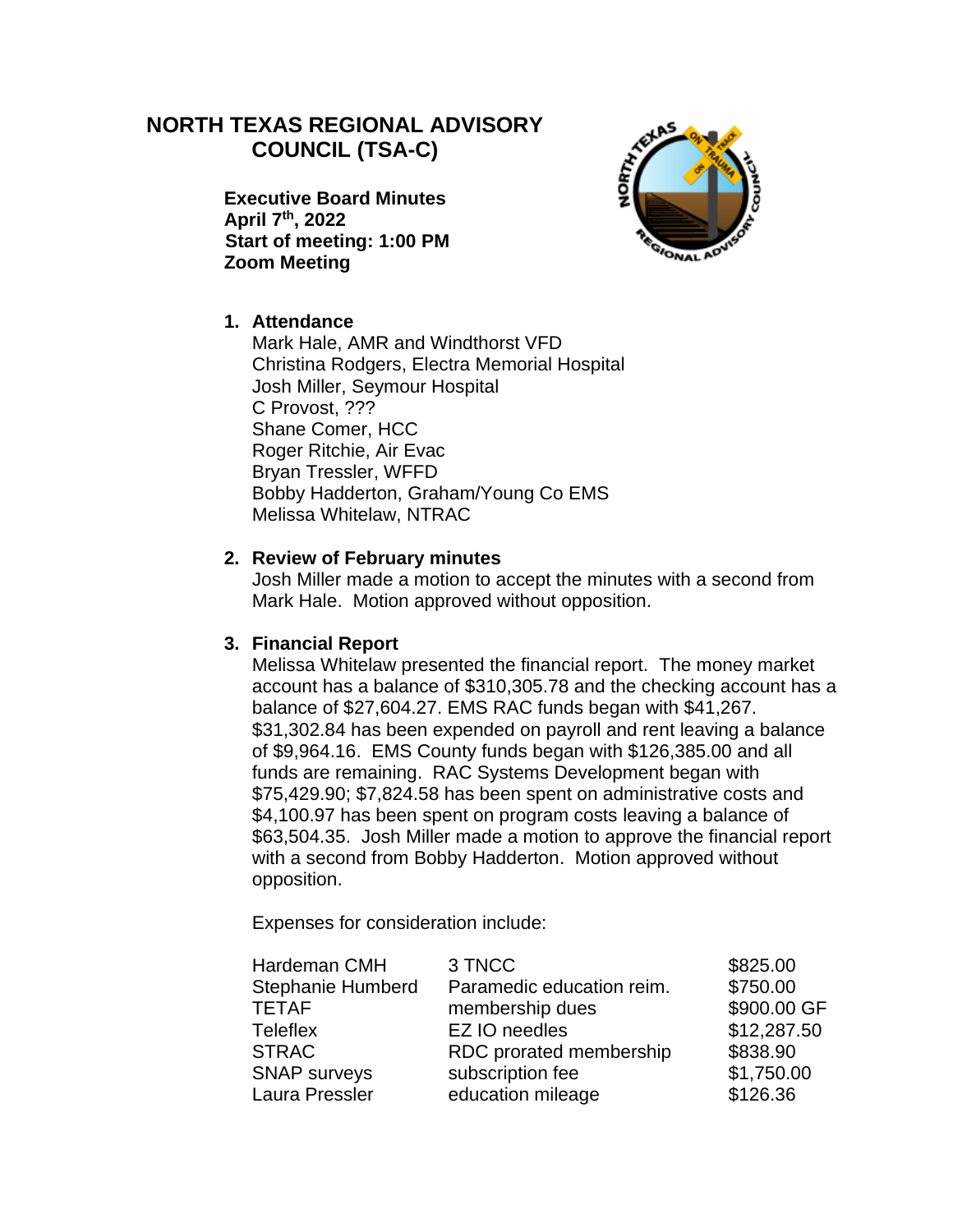| AMR            | crew app/ 4 mini fridges | \$751.96 |
|----------------|--------------------------|----------|
| Windthorst VFD | 2 radios                 | \$790.00 |

Office supplies and Executive Director's salary approved at committee level.

Bobby Hadderton made a motion to approve expenses with a second from Josh Miller. Motion approved without opposition.

#### **4. Executive Reports**

- **a. Chair:** Nothing to report.
- **b. Executive Director:** Melissa Whitelaw has completed the March DSHS contract deliverables. She will be in San Antonio April 13-15 for a RAC work group meeting on the new RAC self-assessment tool. We will be working to make it more user friendly and streamlined. Melissa will attend a training session in Waco for data entry and data retrieval from the RDC. Date still TBD. The next GETAC meetings will be May 24-26 in Austin, TX.

#### **5. Committee Reports**

- **a. CQI –** Melissa Whitelaw gave the SNAP data summary.
	- i. **EZ IO –** 24 new surveys were submitted since last meeting. 22 were medical, 2 were trauma. 20 performed by paramedics, 1 by a RN, 2 by an EMT and 1 by an AEMT. 12 were in the tibia and 14 were in the humerus. 3 comments were left for tibia insertion. 1 was due to seizures preventing landmark location and 2 had no access to upper body. 22 were successful on 1st attempt and 2 on 2<sup>nd</sup> attempt. The 2 second attempts tried the humerus first and then moved to the tibia. Device performed as expected in all but one instance. The comment was that the device had a low battery. 23 replied with good training and 1 with adequate training.
	- ii. **Tourniquets –** No new submissions.
	- iii. **King Vision –** 10 new surveys since last meeting. All were medical with 6 due to difficult airway and 2 for first line. 6 successful in one attempt, 3 on second attempt and 1 on third attempt. 1 had blood in airway and 2 were due to difficult anatomy. All blades were channeled with a request from EMH for unchanneled blades.
	- iv. **TOR –** 14 new submissions. Code was witnessed in 6 cases and not witnessed in 8. 12 were medical and 2 were unknown. Signs and symptoms were incompatible with life in 13. CPR was initiated in 13 cases. 1 by EMS,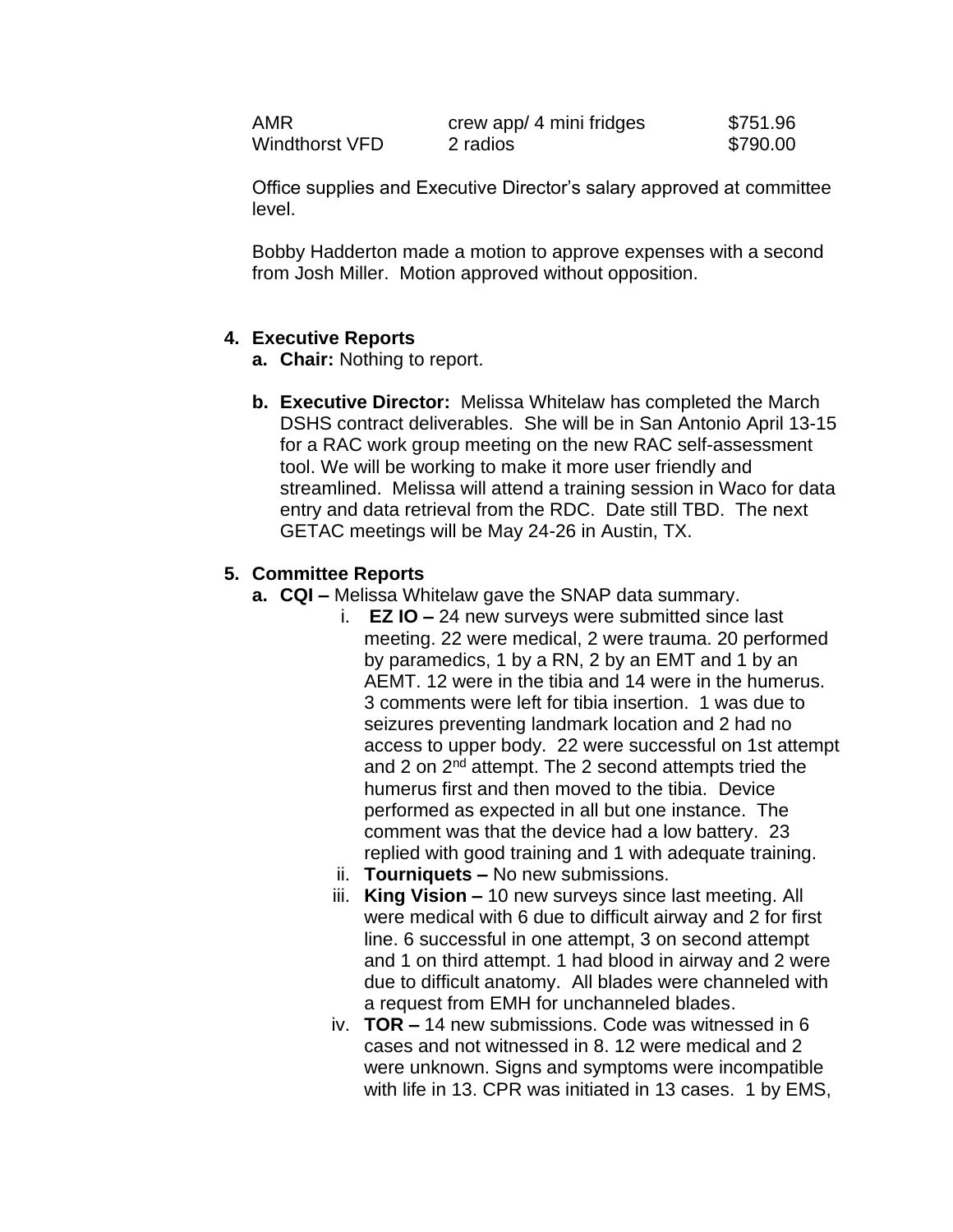5 by FR and 7 by a layperson. AED was used in 7 cases and shock was advised in 1. 10 were given medication. 2 used a mechanical CPR device. 5 were transported and 9 were called on scene. Of the 5 transported, 3 were due to potential for ROSC, 1 was a code on the way to hospital and 1 was directed by medical control.

- **b. PIE –** Laura Pressler wants to remind everyone to reach out to her for any education or injury prevention needs.
- **c. NORTEX EMS –** Melissa Whitelaw still needs pass through receipts from Electra Tri-Med, Faith Comm EMS, Graham/Young Co EMS, Olney EMS, Saint Jo VEMS, Seymour/Baylor County EMS, Three Rivers Ambulance and Trans Star. NTRAC received a trauma registry report for EMS. Only 1 entity in the region has no reports. If you would like to see a copy, please contact Melissa. Several surveys for the EMS for Children were sent to the EMS group and no response was given from Archer City Ambulance, Electra Tri-Med, Olney EMS and Trans Star. Foster Simmons contacted Melissa Whitelaw about equipment belonging to the RAC that was in possession of PK/Westlake VEMS. All equipment exceeded useful life estimates and was disposed of. Jennifer Whitehill and Aleshia Gordon will present a chest pain case study at the June provider's meeting. A notice just came out for an extension for filing HRSA Provider's Relief Fund, reporting period one due to extenuating circumstances. Here is the link to see the list of excusable circumstances. [https://www.hrsa.gov/provider](https://www.hrsa.gov/provider-relief/reporting-auditing/late-reporting-requests)[relief/reporting-auditing/late-reporting-requests](https://www.hrsa.gov/provider-relief/reporting-auditing/late-reporting-requests)

The actual request form will not be available until April 11<sup>th</sup> and will close on April 22<sup>nd</sup>.

#### **d. Trauma Coordinators/Acute Care/Neonatal/Maternal**

- **i. Trauma Coordinators –** Joy Henry and Terri Fenter have moved to education at Faith Community Hospital. Derek Wilson will be the new CNO and his assistant is Taylor Spear. Lisa Johnson is the new assistant CNO at Clay County Memorial Hospital. There is a new ACS standard that will require all ACS verified trauma centers (both adult and pediatric) to participate in the National Pediatric Readiness Project. This takes effect in January of 2023.
- **ii. Acute Care –** United Regional received a level 2 stroke designation and was reaccredited in chest pain this month. Aleshia Gordon has taken over chest pain from Jill Griffin. Jennifer Whitehill and Aleshia Gordon will